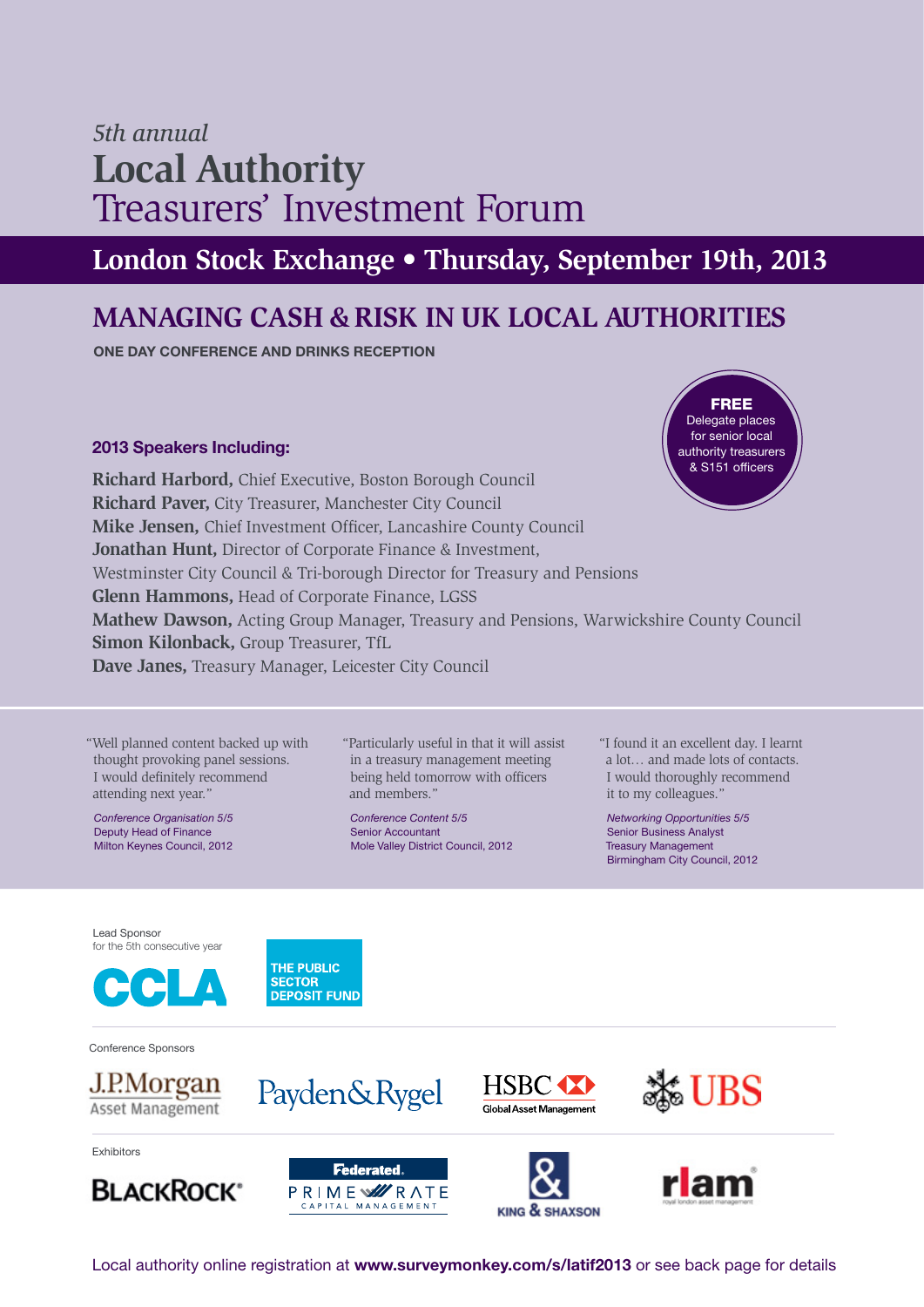# **Local Authority** Treasurers' Investment Forum **London • Thursday, September 19th, 2013**



# **Local Authority** Treasurers' Investment Forum **London • Thursday, September 19th, 2013**

# Dear Delegates,

Our fifth annual Local Authority Treasurers' Investment Forum brings us back to the Stock Exchange almost exactly half a decade after the collapse of the Icelandic banks that sent risk management to the very top of the local authority treasurer's agenda. Fast forward five years and risk is still at the forefront of finance officers' minds.

Uncertainty over the condition of bank balance sheets remains as do concerns over the UK and Eurozone economies. How the new Bank of England Governor, Mark Carney, approaches monetary policy could also provide some interesting challenges for treasurers, particularly if we see any further reduction in interest rates and a corresponding reduction in DMO rates.

Our research for the recently published Public Sector Treasurers' Handbook indicates that while some local authorities are still yielding as little as 0.25% on their investments, there are others managing to find over 3% by embracing a range of non-specified investments, arguably without significantly ramping up their exposure to risk.

Local authorities have increasingly looked towards each other in recent years for short-term money, but has that come at too great a cost, how will the market develop and are there other initiatives local authorities could be looking at to more effectively manage debt as well as investment?

I'm delighted to announce a first class line-up of speakers from public and private sector backgrounds who'll be helping us address all these issues and more as we join our Lead Sponsor for the fifth consecutive year, CCLA, for a full day of debate and discussion.

The conference is followed by a drinks reception in Paternoster Square.

Best regards,

Peter Findlay Editor Room151 www.room151.co.uk

# **Welcome**

**BLACKROCK** Hannah Palmer Relationship Manager & Vice-President 020 7743 3817 hannah.palmer@blackrock.com www.blackrock.com/cash



### Media Partner

Royal London Asset Management Alan Bunce Head of Institutional Business – Direct 020 7506 6570 alan.bunce@rlam.co.uk www.rlam.co.uk



Room151 Peter Findlay Editor 020 8617 3119 editor@room151.co.uk www.room151.co.uk

**CCLA** has managed local authority funds for over 40 years. **The Public Sector Deposit Fund** (PSDF) is a pooled money market fund developed together with the public sector to meet their cash needs. It is UK domiciled, FCA regulated, wholly aligned with the principles and values of the public sector. Public sector deposits in the fund have the advantages of scale and diversification, while spreading and sharing the costs of the expert management required in a fast moving world.

**The Local Authorities' Property Fund** is another pooled fund with an objective of providing a high income and growth over time. This fund has an excellent record of generating investment income and of consistent outperformance. The Fund provides direct exposure to commercial property through a portfolio of good quality assets, diversified by sector and location across the UK. The portfolio is actively managed and has a clear focus on the individual assets held – which are selected for the potential to produce outperformance through hands on management activity. In an environment of persistent low interest rates, some allocation of long term funds to higher yielding assets is increasingly considered a prudent diversification of resources. Both funds benefit from strong governance and transparency.

Senator House 85 Queen Victoria Street London, EC4V 4ET 0800 022 3505 www.ccla.co.uk www.psdf.co.uk

Mark Davies Market Development - Deposit Funds 07904 657 815 mark.davies@ccla.co.uk

Karen Carter Market Development - Deposit Funds 07879 553 807 karen.carter@ccla.co.uk



Payden & Rygel Mark H. Stanley Portfolio Director 020 7621 3000 mhstanley@payden.com www.payden.com

### **Exhibitors**

# **BLACKROCK®**

J.P.Morgan Asset Management Amir Mota Client Adviser UK and Ireland 020 7742 5358 amir.x.mota@jpmorgan.com www.jpmgloballiquidity.com

# **external UBS**

HSBC Global Asset Management Jennifer Sands Associate Director, Institutional Sales 020 7992 4076 jennifer.sands@hsbc.com

# rlam

### Conference Sponsors

# J.P.Morgan

Asset Management

Lead Sponsor



Federated Prime Rate Capital Management Gavin Haywood Director 020 7618 2606 gavin.haywood@prime-rate.co.uk www.prime-rate.co.uk

**CCLA** 

King & Shaxson Limited Paul Turner Local Authorities & Money Markets 020 7929 8529 la.team@kasl.co.uk www.kasl.co.uk

# Payden&Rygel

UBS Global Asset Management Gavin Lewis Business Development Executive 020 7901 5472 gavin.lewis@ubs.com

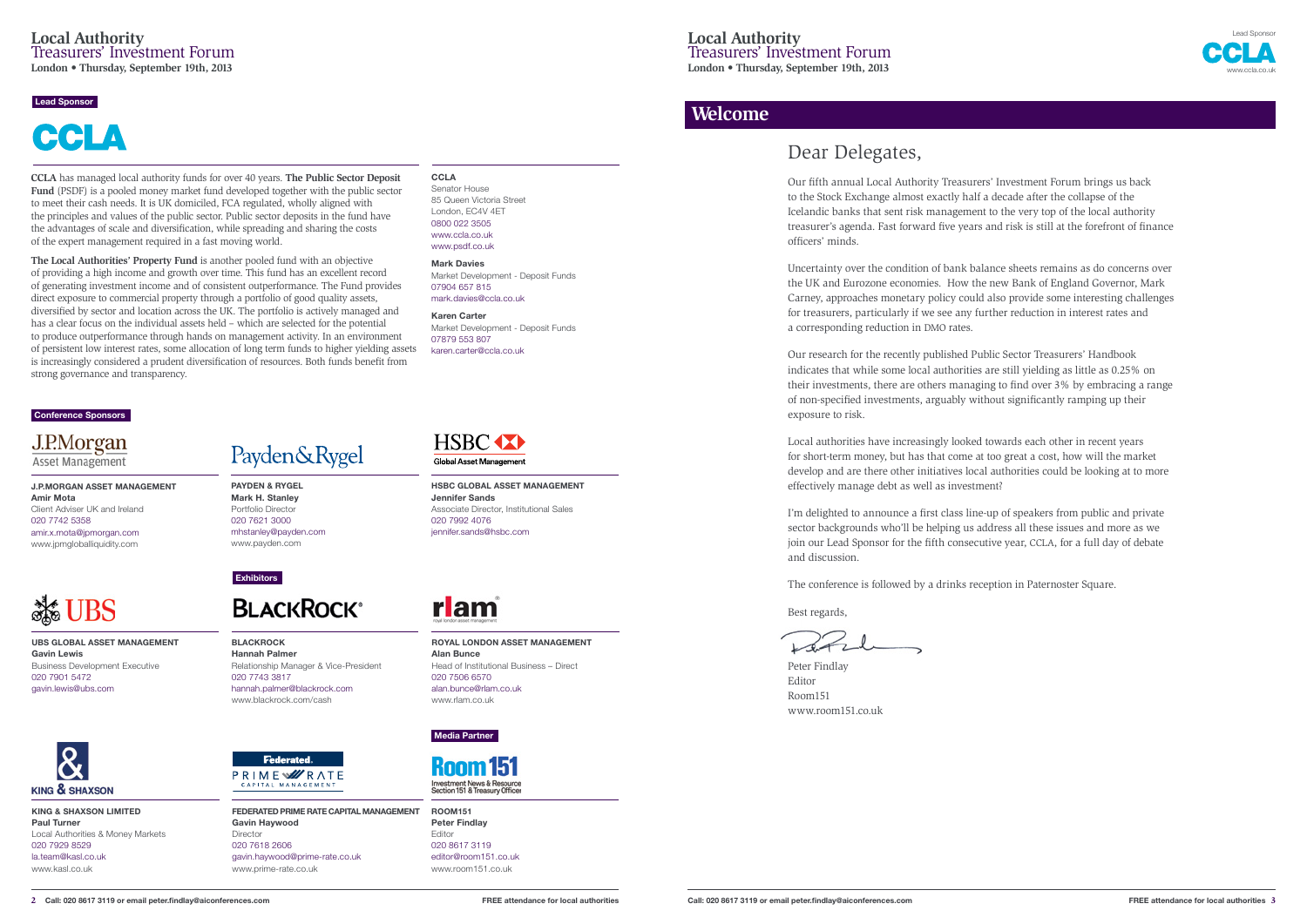### **4** Call: 020 8617 3119 or email peter.findlay@aiconferences.com FREE attendance for local authorities Call: 020 8617 3119 or email peter.findlay@aiconferences.com FREE attendance for local authorities **5**





# **Local Authority** Treasurers' Investment Forum **London • Thursday, September 19th, 2013**

**Agenda**

08.45 Registration & Coffee

09.30 Conference Start

Chairman's opening remarks

**Richard Harbord** Chief Executive

Boston Borough Council

09.40 Joint Keynote Presentation

The journey from Iceland to Cyprus and beyond: what does it tell depositors about

Chief Investment Officer **CCLA** 

bank risk today?

Five years on from Iceland and haircuts, downgrades and general uncertainly about bank balance sheets haven't gone away. At the same time unattractive yields continue to provide cold comfort for treasurers. Michael Quicke explores the changing face of risk for wholesale

bank depositors.

**Michael Quicke** Chief Executive

**CCLA** 

10.00 Joint Keynote Presentation Mr Carney's first quarter: what does Bank of England policy mean for treasurers?

In the second part of CCLA's keynote address, James Bevan weighs up Mark Carney's firth three months with the Old Lady of Threadneedle Street and reflects on what it means for treasurers.

### **James Bevan**

## 10.20 Panel Session Solutions for short term cash: risk and yield in the money markets and beyond be able to offer if interest rates fall?

- Risk, cost and opportunity in the short term inter authority loans market.
- Does local authority need a secondary market in PWLB loans?
- What are the risks and benefits of an inter-authority swap market?
- and supranational markets?
- to play the bond market? Are local authority portfolios too concentrated?

### **Jonathan Curry**

Global Chief Investment Officer - Liquidity

HSBC Global Asset Management

### **Innes Edwards**

Treasury Manager

Edinburgh City Council

**Vishal Sharma** Treasury Manager

Westminster City Council

**Jackie Shute** Director PSLive

# **Jason C. Straker** Executive Director

# J.P. Morgan Asset Management

11.10 COFFEE

11.30 Case Study

Is diversification the only free

lunch in investment?

Various market commentators in the local authority sector argue that despite the lessons of Iceland, treasurers remain under–diversified and overly exposed to credit default risk. This session will make the case for the benefits of diversification using dummy portfolios containing various maturity lengths and

qualities of counterparty credit.

**Speaker to be confirmed**

# **Agenda**

### 11.50 Presentation

- Money market funds: legislative challenges in turbulent times
- What is the timetable for regulatory amendments to money market funds?
- Do treasurers need to be concerned about a proposed move away from stable net asset valuations?
- What other regulations do local authority treasurers need to be aware of?

**Robin Creswell** Managing Partner Payden & Rygel

### 12.10 Panel Session

# What will money markets (and the DMO) • What value is there in the sub-sovereign •

• Should treasurers be better equipped

Treasury risk and inter-authority investments

### **Dave Janes**

Treasury Manager Leicester City Council

**Mike Jensen** Chief Investment Officer Lancashire County Council

**Simon Kilonback**  Group Treasurer TfL

**Richard Paver** City Treasurer Manchester City Council & Treasurer Greater Manchester Combined Authority

**Luke Webster** Greater London Authority

### 13.00 Buffet Lunch

## 14.10 Presentations & Panel Regulatory update/Q&A

**DCLG speaker**  (subject to confirmation)

**Other speakers to be confirmed**

### 14.50 Panel Session

Solutions for core cash: weighing up risk and yield in less liquid investments

Equity income, corporate bonds, shopping centres and property funds were once the preserve of LGPS officers but the 'lower-for-longer' interest rate environment is steering treasurers into some interesting and potentially riskier areas. What solutions are treasurers and investment managers finding for their core cash and how are they measuring the risk?

### **Matt Bance**

Strategist Global Investment Solutions UBS Global Asset Management

**Glenn Hammons** Head of Corporate Finance LGSS

**Paul Hannam** Fund Manager Local Authority Property Fund, CCLA

**Danny Mather**  Corporate Finance Manager Warrington Borough Council

15.30 Presentation Topic to be confirmed

Thanks to our sponsors and exhibitors, The Local

Authority Treasurers'

Investment Forum remains a free conference to senior local authority treasurers

and finance officers.

To register your free place complete the form online at

**www.surveymonkey.com/s/latif2013** or fill out the back page and email a copy to **register@aiconferences.com**

## 15.50 Coffee

## 16.10 Economists' Panel Session Austerity, growth and inflation in the UK and beyond

• Can leaving the Euro help promote growth?

• **Steven Bell**  • Economist/Fund Manager

"The economic argument is over – and Paul Krugman won." Discuss. Will the UK try to inflate its way out of recession?

**Malcolm Barr** UK Economist J.P. Morgan

**Other speakers to be confirmed**

### 17.10 Chairman's Closing Remarks

### 17.15 Conference Close

### 17.30 Drinks Reception